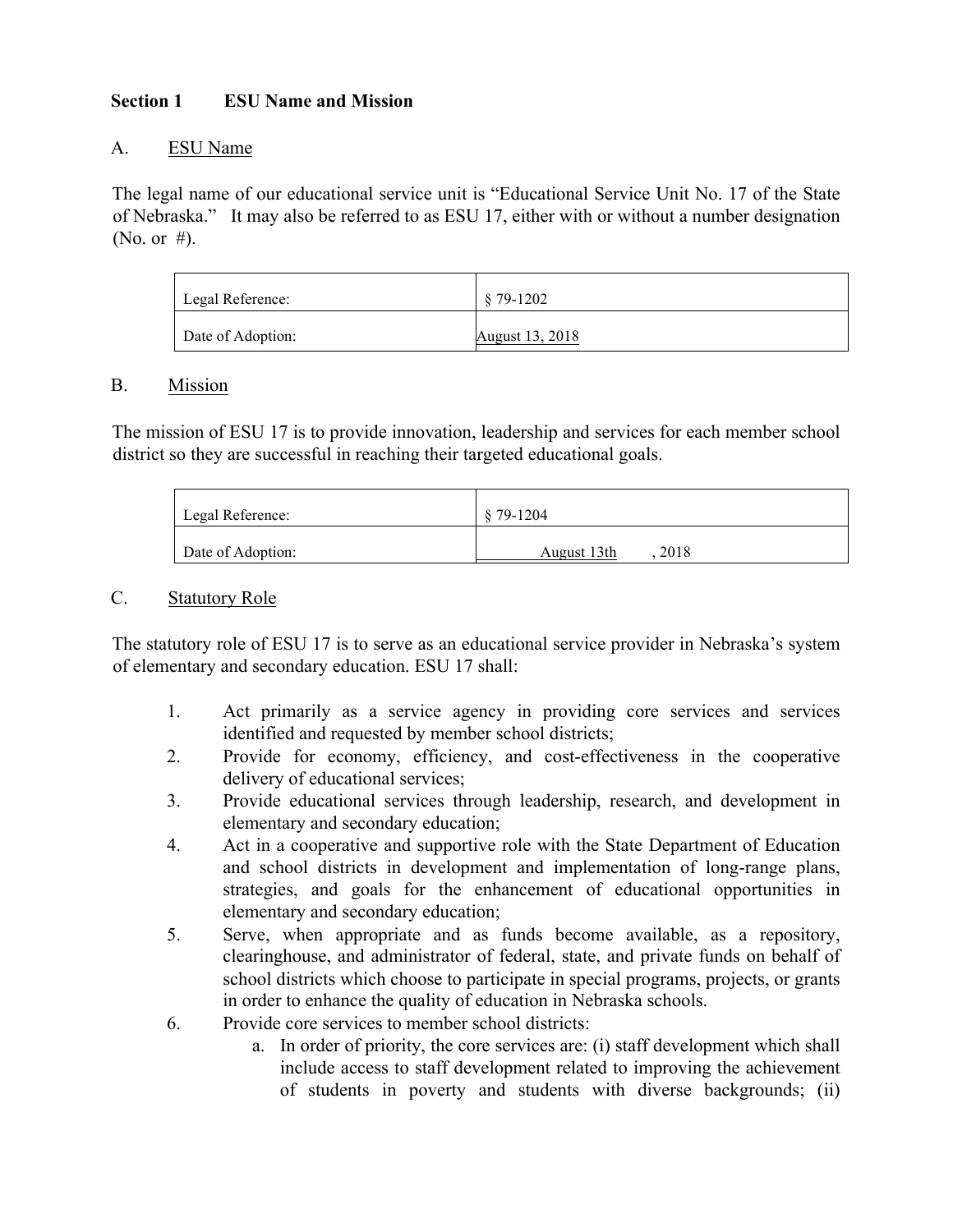technology, including distance education services; and (iii) instructional materials services;

- b. Core services shall improve teaching and student learning by focusing on enhancing school improvement efforts, meeting statewide requirements, and achieving statewide goals in the state's system of elementary and secondary education;
- c. Core services shall provide schools with access to services that: (i) ESU 17 and its member school districts have identified as necessary services; (ii) are difficult, if not impossible, for most individual school districts to effectively and efficiently provide with their own personnel and financial resources; (iii) can be efficiently provided by ESU 17 to its member school districts; and (iv) can be adequately funded to ensure that the service is provided equitably to the public school districts.
- d. Core services shall be designed so that the effectiveness and efficiency of the service can be evaluated on a statewide basis; and
- e. Core services shall be provided by ESU 17 in a manner that minimizes the costs of administration or service delivery to member school districts. 7
- 1. 7Meet minimum accreditation standards set by the State Board of Education that will:
	- a. Provide for accountability to taxpayers;
	- b. Assure that educational service units are assisting and cooperating with school districts to provide for equitable and adequate educational opportunities statewide; and
	- c. Assure a level of quality in educational programs and services provided to school districts by the educational service units.
- 8. In fulfilling its role and mission, ESU 17 may contract to provide services to:
	- a. Nonmember public school districts;
	- b. Nonpublic school systems;
	- c. Other educational service units; and
	- d. Other political subdivisions, under the Interlocal Cooperation Act and the Joint Public Agency Act.
- 9. ESU 17 will not regulate school districts unless specifically provided pursuant to law.

| Legal Reference:  | $\frac{1}{2}$ \$ 79-1204; NDE Rule 84.001.03-.06 |
|-------------------|--------------------------------------------------|
| Date of Adoption: | 2018<br>August 13th                              |

# D. Principal Office

The principal office of the ESU shall be: 207 North Main Street, Ainsworth, Nebraska.

| Legal Reference:  | \$79-1220           |
|-------------------|---------------------|
| Date of Adoption: | 2018<br>August 13th |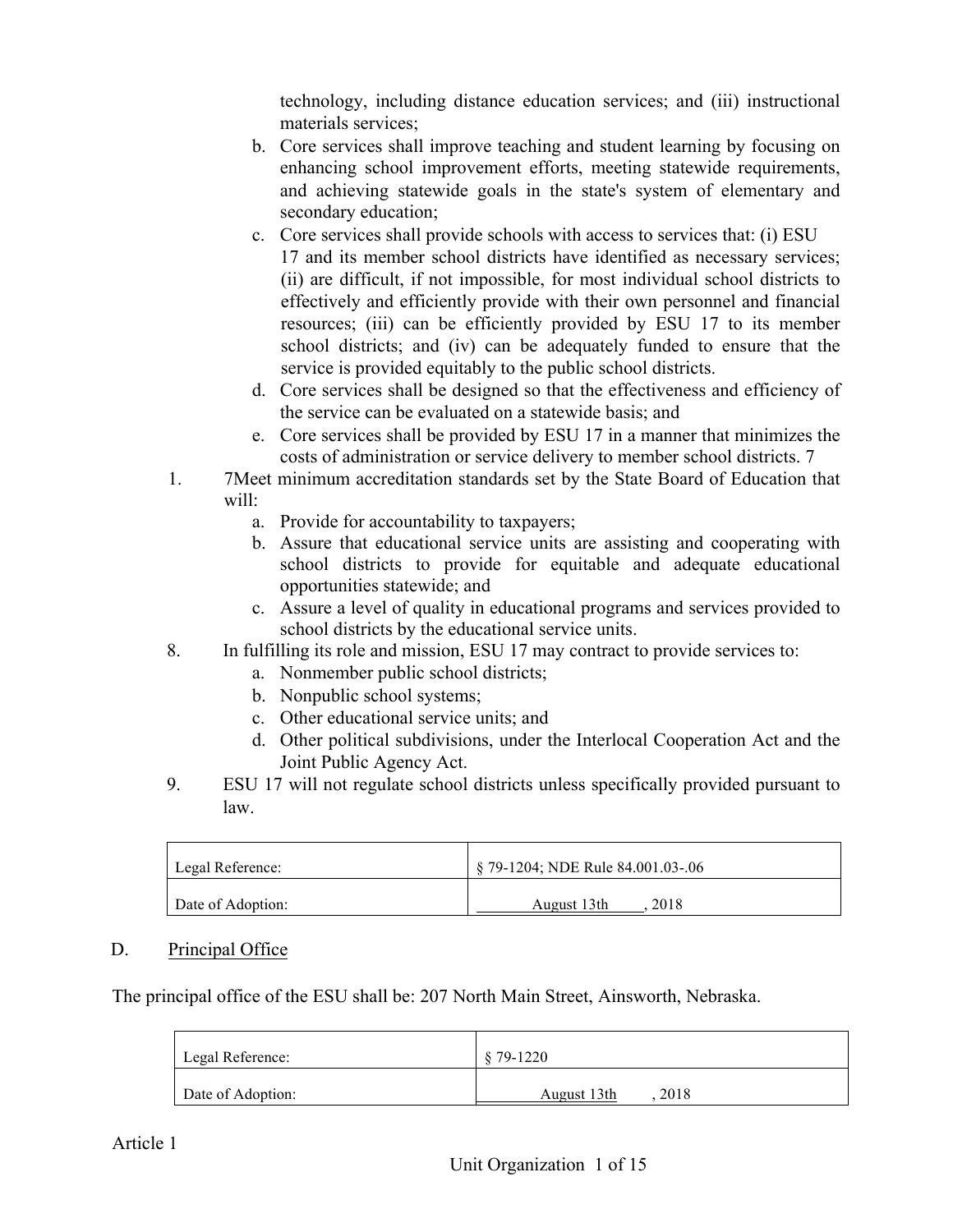### E. Boundaries

The boundaries of ESU 17 are set and adjusted by the State Board of Education. A current copy of the boundaries of the ESU shall be kept in the principal office.

Any joint school district located in two or more counties shall be considered a part of the ESU in which the greater number of school-age children of such joint school district reside.

| Legal Reference:  | $\S$ 79-1205; 79-1217(4) |  |
|-------------------|--------------------------|--|
| Date of Adoption: | August 13, 2018          |  |

### **Section 2 ESU Board**

### A. Board's Name and Role

The ESU is governed by a board legally known as the "Board of Educational Service Unit No. 17." The Board is responsible for the general control and direction of ESU 17.

| Legal Reference:  | 8 79 1217           |
|-------------------|---------------------|
| Date of Adoption: | 2018<br>August 13th |

# B. Duties and Function of the Board

The Board functions as a policy-forming and legislative body, and in some circumstances, as a quasi-judicial body. The general duties and functions of the Board are as follows:

- 1. Policies: Adopt policies governing the organization and operation of the ESU that are appropriate to serve the role and mission of ESU 17 and meet requirements of law. The Board policies will be available for review upon request at the administrative office of the ESU. The Board may act to suspend policies for a specified purpose and limited time by a majority vote of the Board.
- 2. Personnel: Appoint and fix the compensation and duties of the Administrator and evaluate the Administrator's performance. The method for selecting the Administrator shall be determined by the Board and may include the use of Administrator Selection Services or committee(s) created by the Board for the sole purpose of identifying candidates for the position. With the advice of the Administrator, the Board shall also employ and fix the compensation and duties of professional and classified staff. The Board shall be responsible for taking action on personnel grievances and personnel contracts required pursuant to law or Board policy.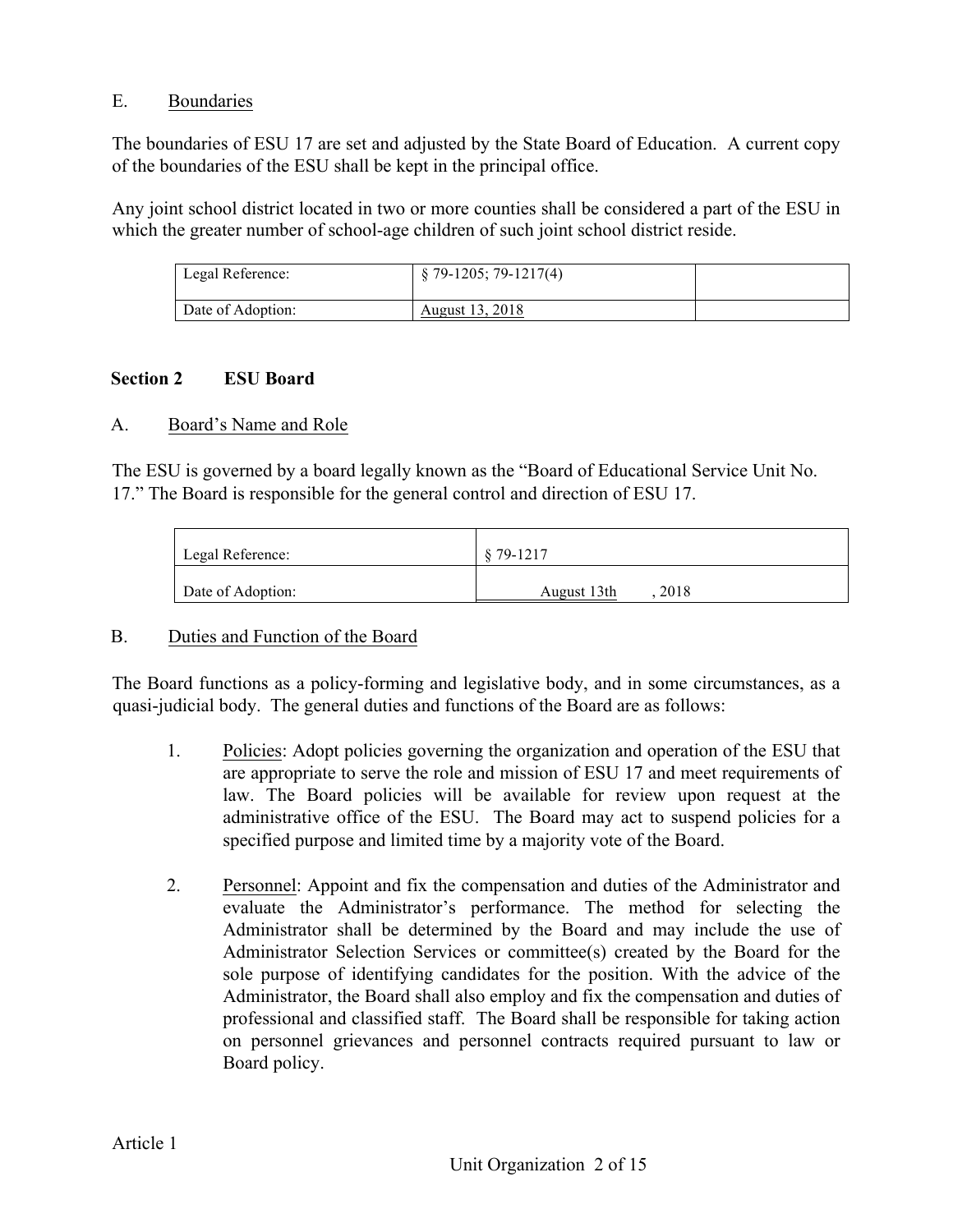- 3. Budget: Provide for the preparation and adoption of the annual budget for the operations of the ESU, which shall include an itemized list of contemplated expenditures and expected revenue.
- 4. Services: Exercise final authority with regard to the determination of services to be provided to member school districts and contracted services to be provided to other schools or entities. The Board shall determine the participation of the ESU in providing supplementary educational services.
- 5. Purchases and Contracts: Approve purchases and contracts for which Board action is required pursuant to law or Board policy.
- 6. Audit: Cause a complete and comprehensive annual audit to be made of the books, accounts, records, and affairs of the ESU. The audits shall be conducted annually, except that the Auditor of Public Accounts may determine an audit of less frequency to be appropriate but not less than once in any three-year period. The Board may contract with the Auditor of Public Accounts or select a licensed public accountant or certified public accountant or firm of such accountants to conduct the audit and shall be responsible for the cost of the audit pursuant to the contract. Such audit shall be conducted in the same manner as audits of county officers. The original copy of the audit shall be filed in the office of the Auditor of Public Accounts.
- 7. Fulfill Mission: Take any other lawful and appropriate action to fulfill the ESU's mission.

| Legal Reference:  | §§ 79-1217 to 79-1224, § 79-1229 |
|-------------------|----------------------------------|
|                   | NDE Rule 84, section 3.04F       |
| Date of Adoption: | August 13th<br>2018              |

# **Section 3 ESU Board Members**

#### A. Election Districts

After each decennial census the Board shall divide the territory of the educational service unit into at least five and up to twelve numbered election districts that are compact and contiguous and substantially equal in population. There are 8 election districts in ESU 17.

Board members are elected to represent the geographical boundaries of the educational service unit. One member is elected to represent each election district for the term provided by law.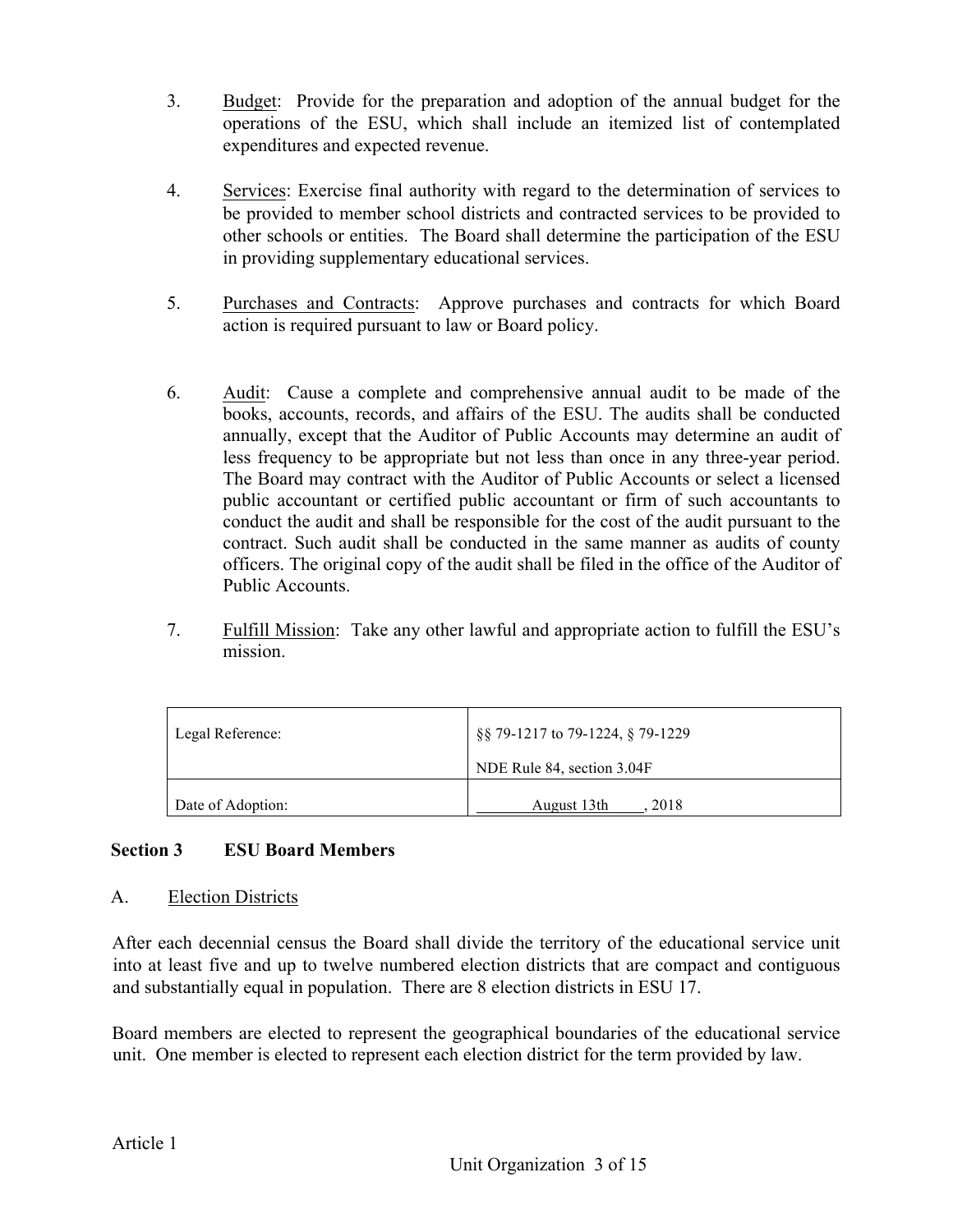| Legal Reference:  | $\S$ 32-515; $\S$ 79-1217; $\S$ 79-1217.01 |
|-------------------|--------------------------------------------|
| Date of Adoption: | 2018<br>August 13th                        |

#### B. Filling Vacancies

Whenever a vacancy occurs on the Board, the remaining members of the Board shall appoint an individual residing within the election district for which the vacancy exists who meets the qualifications for the office to fill such vacancy for the balance of the unexpired term.

A "vacancy" may occur when, unless excused by a majority of the remaining members of the Board, a member is absent from the geographical boundaries of ESU — for a continuous period of sixty days at one time or from more than two consecutive regular meetings of the Board.

| Legal Reference:  | 79-1217(2)          |
|-------------------|---------------------|
| Date of Adoption: | 2018<br>August 13th |

# C. Role of Individual Board Members

The role of individual Board members is to express their position by voting on issues presented at duly called meetings of the Board. The Board of ESU 17 functions only when it takes official action at a duly called meeting of the Board. Individual Board members and individual Board officers can not bind ESU 17 or its Board to a contract or obligation and may not speak on behalf of the Board except when acting upon specific authority given by the Board.

| Legal Reference:  | Busboom v. Southeast Nebraska Technical Community<br>College, 194 Neb. 448 (1975); Markay v. School District<br><i>No. 18, 58 Neb. 479 (1899).</i> |
|-------------------|----------------------------------------------------------------------------------------------------------------------------------------------------|
| Date of Adoption: | August 13th<br>2018                                                                                                                                |

# D. Orientation of New Board Members

The Board and the administrative staff shall assist each new member-elect to understand the Board's functions, policies and procedures and operations of the ESU both before and after the member takes office. Each member-elect will be:

- 1. Given selected material on the functions of the Board and the ESU.
- 2. Invited to meet with the Administrator and other administrative personnel to discuss services they perform.
- 3. Invited to attend Board meetings.
- 4. Given copies of the policies and administrative regulations and other pertinent materials.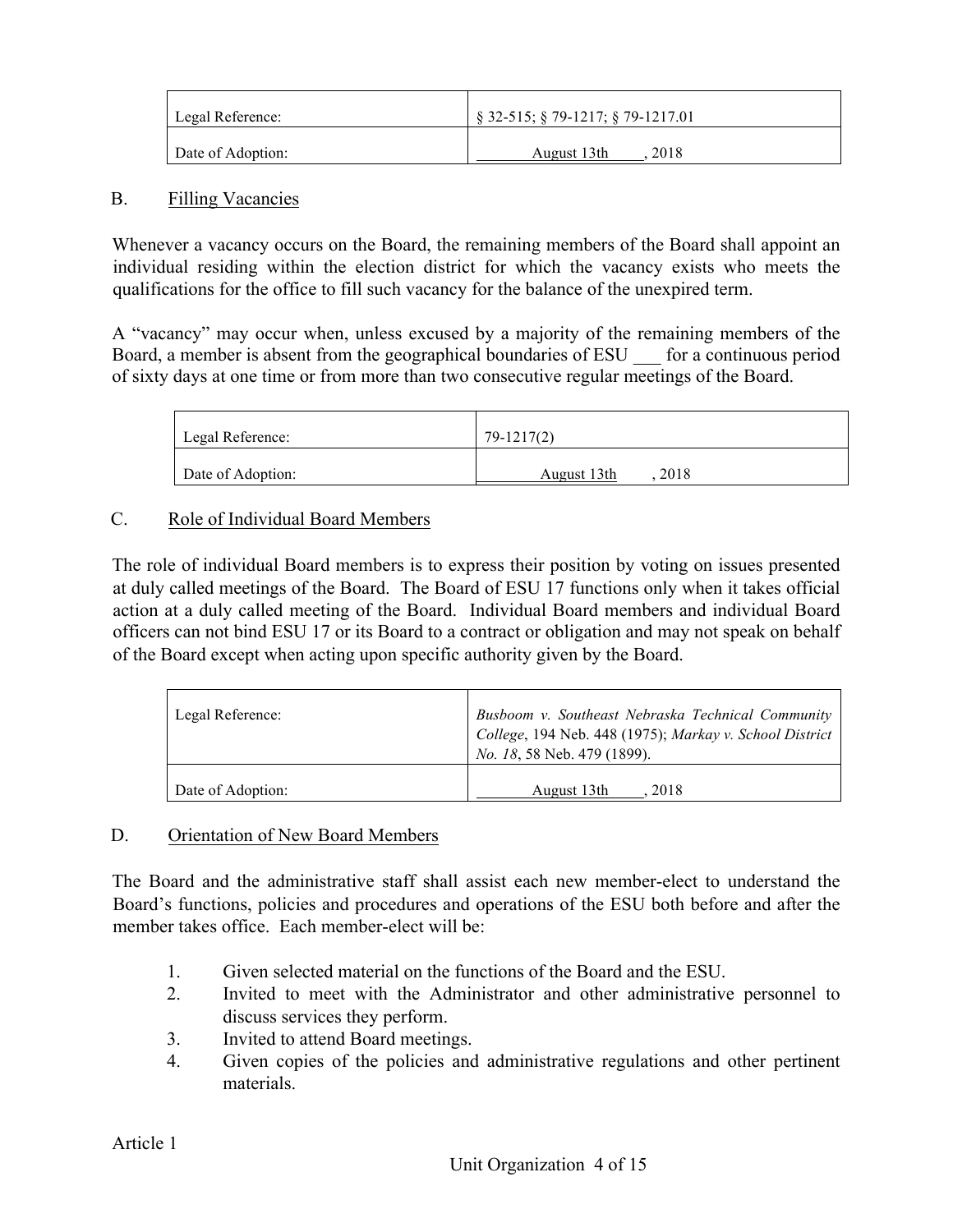| Legal Reference:  |                     |
|-------------------|---------------------|
| Date of Adoption: | August 13th<br>2018 |

### E. Oath of Office

Board members before taking office shall take and sign the following oath or affirmation:

I, do solemnly swear that I will support the Constitution of the United States and the Constitution of the State of Nebraska, against all enemies, foreign and domestic; that I will bear true faith and allegiance to the same; that I take this obligation freely and without mental reservations, or for purpose or evasions; and that I will faithfully and impartially perform the duties of the office of member of the Board of Educational Service Unit No. 17, according to law, to the best of my ability. And I do further swear that I do not advocate, nor am I a member of any political party or organization that advocates the overthrow of the government of the United States or this State by force or violence; and that during such time that I am in this position I will not advocate nor become a member of any political party or organization that advocates the overthrow of the government of the United States or this State by force or violence. So help me God.

| Legal Reference:  | $\S$ 11-101 to $\S$ 11-101.03 |
|-------------------|-------------------------------|
| Date of Adoption: | 2018<br>August 13th           |

# F. Code of Ethics for Board Members

Board members of ESU 17, like all public officers in the State, "stand in a fiduciary relationship to the people whom they have been elected or appointed to serve. As fiduciaries and trustees of the public weal they are under an inescapable obligation to serve the public with the highest fidelity. In discharging the duties of their office they are required to display such intelligence and skill as they are capable of, to be diligent and conscientious, to exercise their discretion not arbitrarily but reasonably, and above all to display good faith, honesty and integrity. They must be impervious to corrupting influences and they must transact their business frankly and openly in the light of public scrutiny so that the public may know and be able to judge them and their work fairly. These obligations are . . . assumed by them as a matter of law upon their entering public office."

To assure that the entire Board acts in accordance with the foregoing legal responsibilities and to ensure the effective functioning of the Board, each Board member will sign a Board-approved Code of Ethics for ESU 17 Board Members. The Code of Ethics is to be signed upon assumption of office and at each annual reorganization meeting.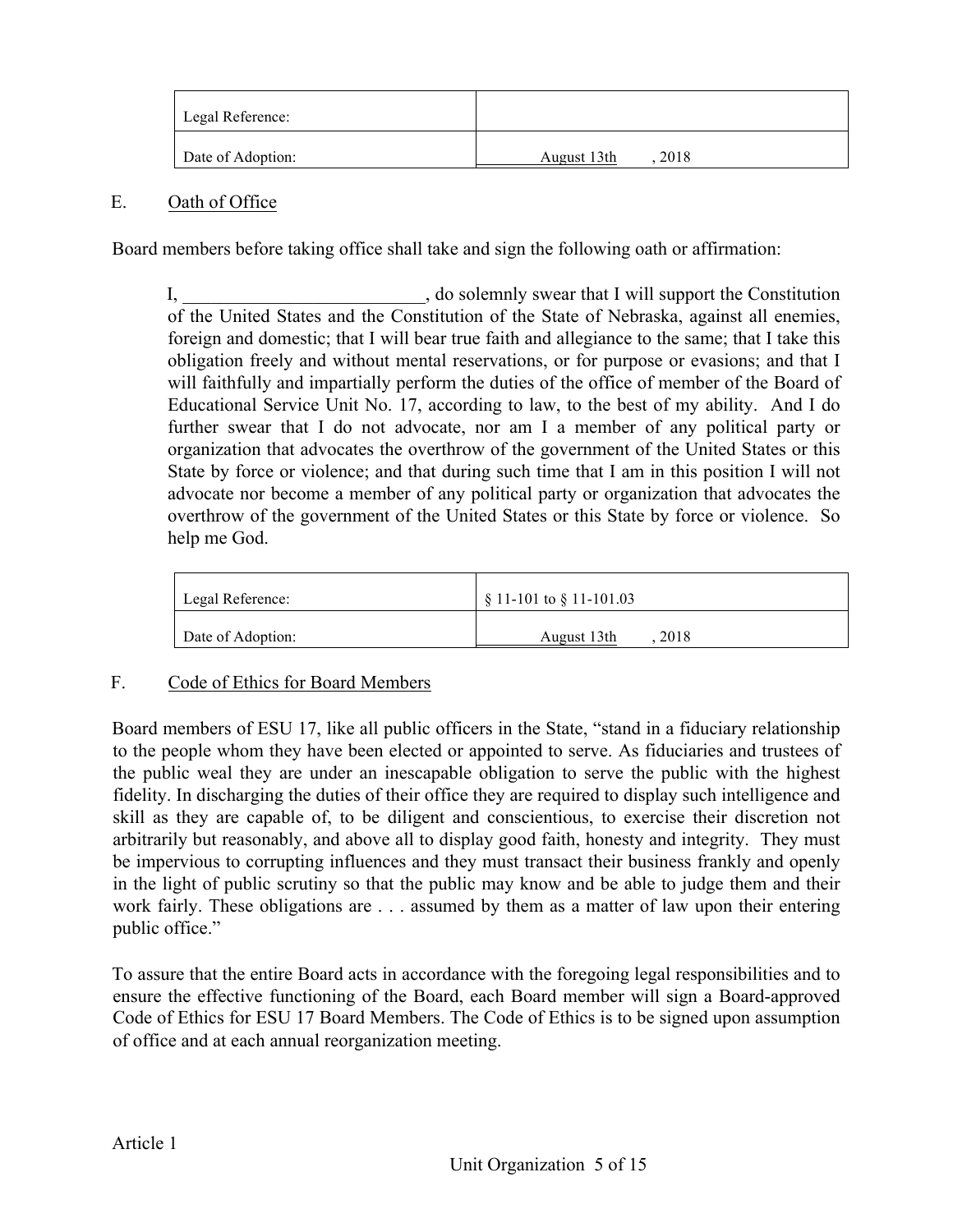| Legal Reference:  | Nebraska Legislature on behalf of the State of Nebraska<br>v. C. David Hergert, 271 Neb. 976, 1011 (2006) |
|-------------------|-----------------------------------------------------------------------------------------------------------|
| Related Policy:   | Conflict of Interest Policies                                                                             |
| Date of Adoption: | August 13th<br>2018                                                                                       |

### G. Compensation of Board Members

Members of the Board shall receive no compensation for their services. Members may be reimbursed for the actual and necessary expenses incurred in the performance of their duties, pursuant to law and by a majority vote of the Board.

The Board may permit its members to participate in the ESU's hospitalization, medical, surgical, accident, sickness, or term life insurance coverage or any one or more of such coverages. A Board member electing to participate in the insurance program of the ESU shall pay both the employee and the employer portions of the premium for such coverage.

If the Board opts to permit its members to participate in insurance coverage, the Administrator shall report quarterly at a Board meeting the board members who have elected such coverage. Such a report shall be made available in the ESU office for review by the public upon request.

| Legal Reference:       | $\S$ 79-1217(3); $\S$ 79-1232             |
|------------------------|-------------------------------------------|
| <b>Related Policy:</b> | Coffee Act Policy (Reimbursable Expenses) |
| Date of Adoption:      | August 13th<br>2018                       |

# **Section 4 Board Officers**

#### A. Officer Positions

The Board shall elect one of its members as president, one as vice president, and one as secretary. The Board shall employ a treasurer who shall be paid a salary to be fixed by the board.

| Legal Reference:  | \$79-1218           |
|-------------------|---------------------|
| Date of Adoption: | 2018<br>August 13th |

# B. President

The duties and responsibilities of the President include, but are not necessarily limited to, the following:

- 1. Call meetings of the Board.
- 2. Preside at all meetings of the Board.

# Article 1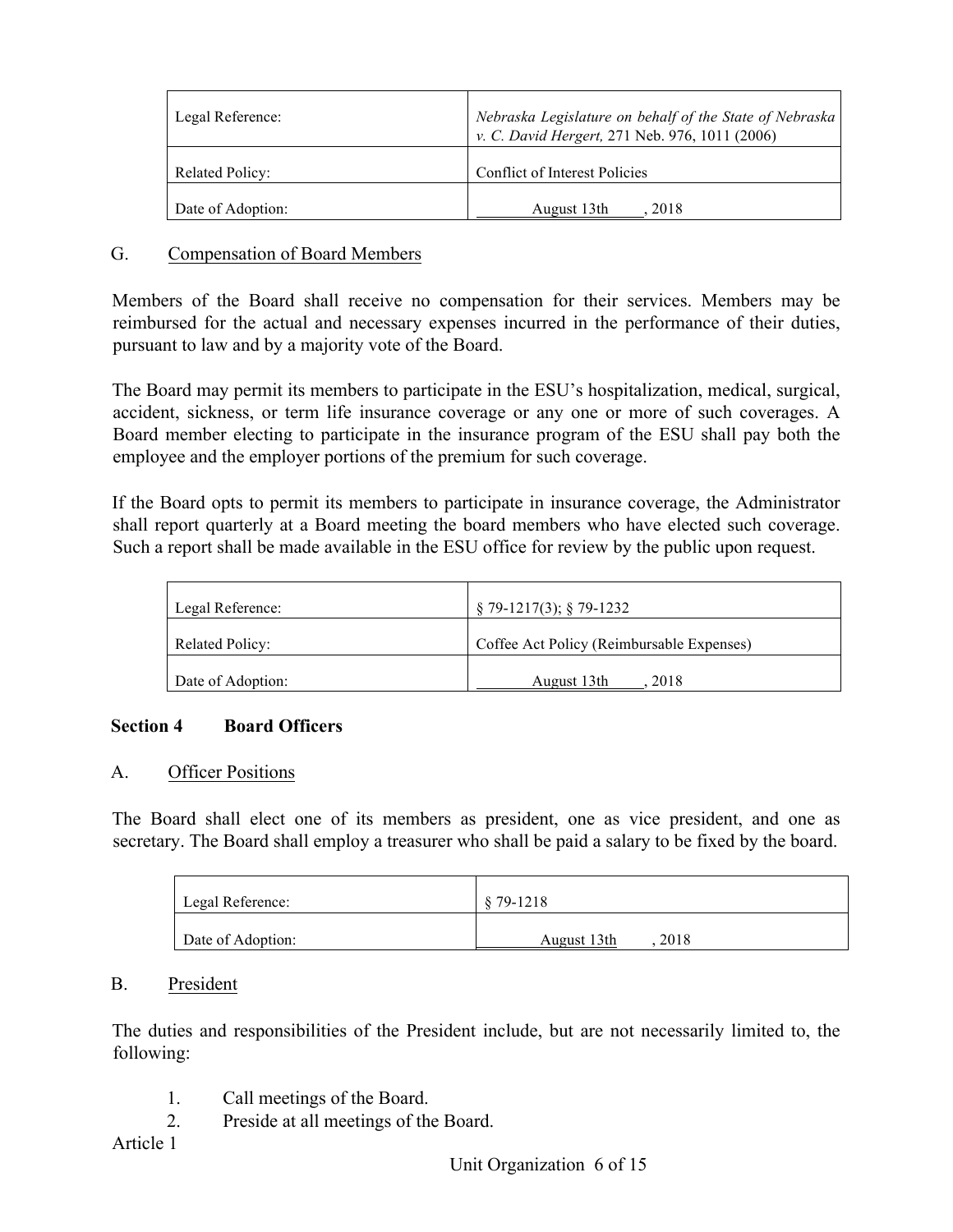- 3. Appoint board members to committees.
- 4. Serve as ex-officio member of all committees, unless such would create a violation of the open meetings law.
- 5. Send correspondence connected to the position of President.
- 6. Vote on any issue that may come before the Board.
- 7. Sign checks for payment listing upon the treasury for claims allowed by the Board.
- 8. Perform such other duties as required by law or by action of the Board.

| Legal Reference:  | $\frac{1}{2}$ 79-1218; § 79-1221 |
|-------------------|----------------------------------|
| Date of Adoption: | 2018<br>August 13th              |

### C. Vice President

The Vice President is to assume all duties and responsibilities of the President when the President is absent.

| Legal Reference:  | $\frac{1}{2}$ \$ 79-1218; § 79-1221 |
|-------------------|-------------------------------------|
| Date of Adoption: | 2018<br>August 13th                 |

#### D. Secretary

The duties and responsibilities of the Secretary include, but are not necessarily limited to, the following:

- 1. Assure that accurate records of all Board meetings are prepared and maintained.
- 2. Assure that all Board members are notified of all meetings of the Board.
- 3. Assure that required reports to county, state, and federal officials are prepared and submitted on a timely basis.
- 4. Be responsible for correspondence for and in the name of ESU 17 as authorized by the Board.
- 5. Sign all orders on the treasury for the payment of authorized claims.
- 6. Act as custodian of all documents, title papers, and records of the Board.
- 7. Assure that all legal notices are published.

| Legal Reference:  | $\S$ 79-1218; $\S$ 79-1221 |
|-------------------|----------------------------|
| Date of Adoption: | 2018<br>August 13th        |

E. Treasurer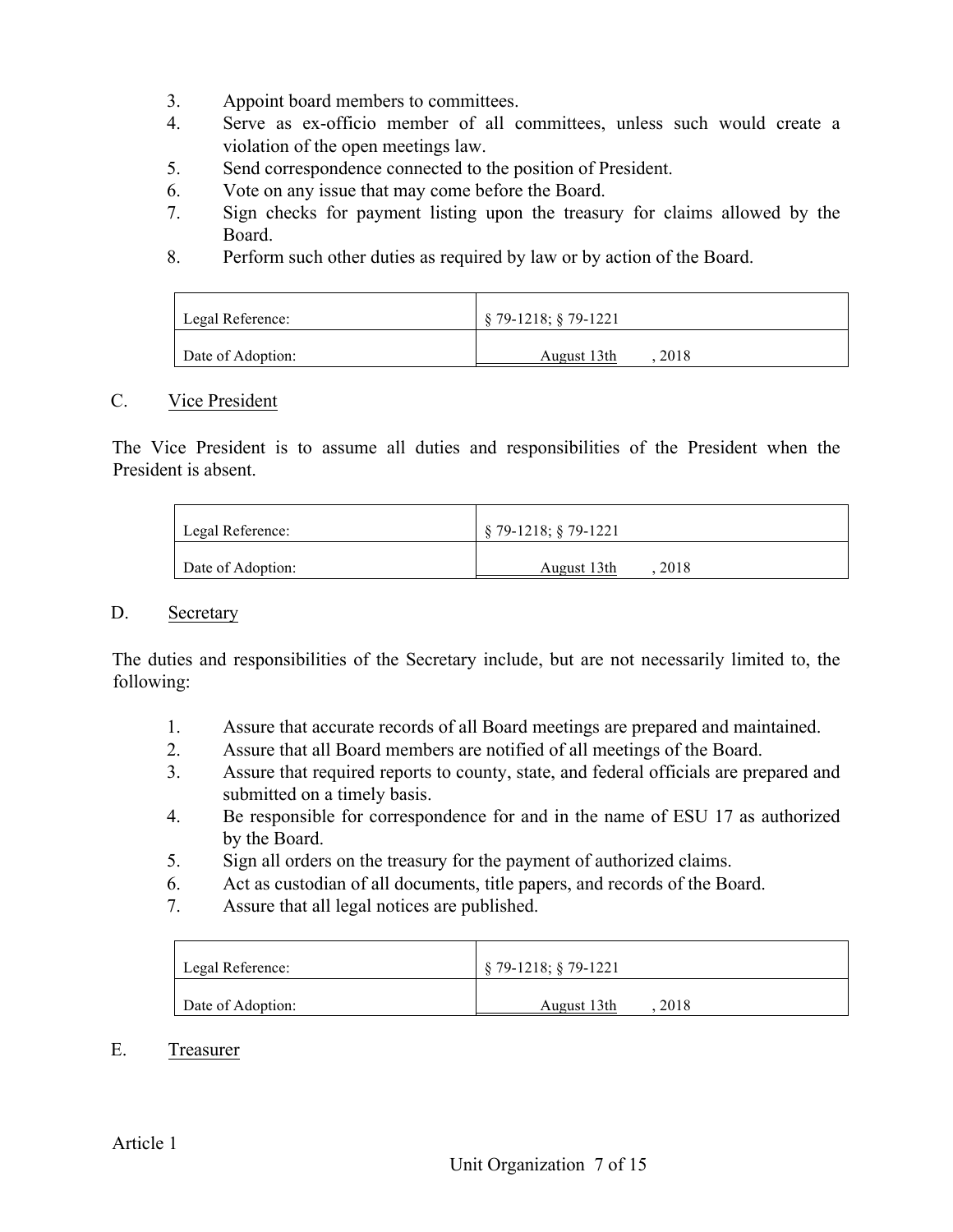The Board shall employ a Treasurer who shall be paid a salary to be fixed by the Board. The duties and responsibilities of the Treasurer include, but are not necessarily limited to, the following:

- 1. Be the custodian of all funds of the Board.
- 2. Attend all meetings of the Board.
- 3. Prepare and submit to the Board a written monthly report of the state of ESU 17 finances.
- 4. Pay out money of the Board only upon a check for payment listing signed by the President, or in the President's absence, by the Vice President, and countersigned by the secretary.
- 5. Assure that funds are placed in depositories approved by the Board and secured as required by law.
- 6. Assure that accurate accounts of all receipts and disbursements are kept.
- 7. Assure that accurate reports on the state of finances and other financial reports and statements as required by state and federal statute and board policy are prepared and submitted to the appropriate authority on a timely basis.

The treasurer shall give bond or evidence of equivalent insurance coverage, payable to the Board, in such sum as the Board shall determine conditioned for the faithful performance of the duties as treasurer of the Board and for the safekeeping and proper disbursement of all funds of the Board collected or received by the treasurer. Such bond shall be signed by a corporate surety company or insurance company authorized to do business within this state. Such bond or insurance coverage may be enlarged at any time the Board deems such enlargement necessary or advisable. The cost of such bond or insurance coverage shall be paid out of funds of the Board.

| Legal Reference:  | $\S$ 79-1218; $\S$ 79-1221 |
|-------------------|----------------------------|
| Date of Adoption: | 2018<br>August 13th        |

# F. Recording Secretary

The Board may employ a recording secretary who shall be paid compensation to be fixed by the Board. The duties of the recording secretary will include:

- 1. Notify members of the Board of all regular and special meetings.
- 2. Publish legal notices.
- 3. Keep accurate records of all Board meetings.
- 4. Act as custodian of all documents and records of the meeting of the Board.
- 5. Perform other duties as directed by the Board.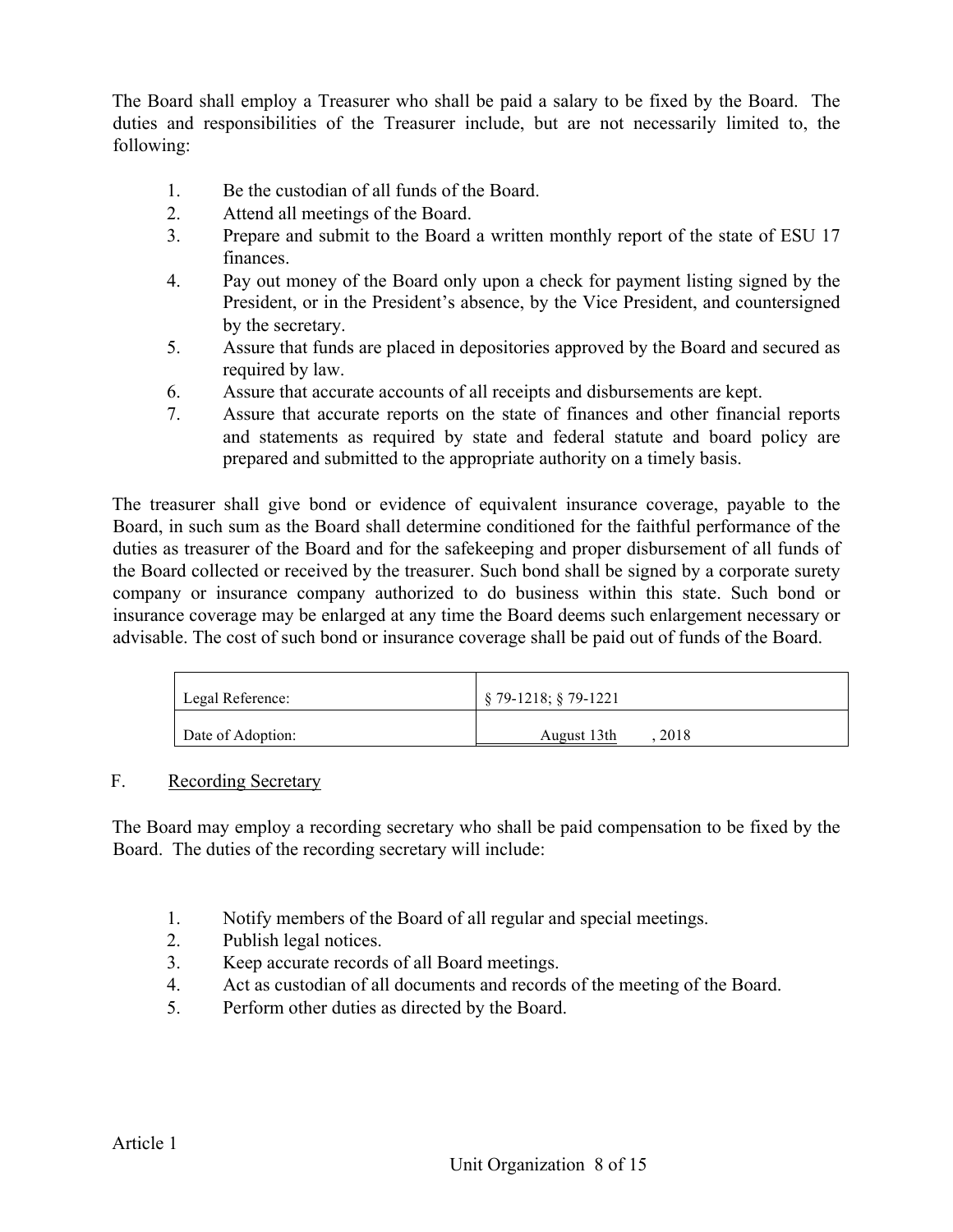| Legal Reference:  |                     |
|-------------------|---------------------|
| Date of Adoption: | 2018<br>August 13th |

#### G. Removal from Officer Position

A Board member may be removed from an officer position by a two-thirds (2/3rds) vote of the members of the Board.

| Legal Reference:  |                     |
|-------------------|---------------------|
| Date of Adoption: | 2018<br>August 13th |

#### H. Filling Vacancy in Officer Position

In the event of a vacancy in an officer position, the Board shall elect a successor to serve the remainder of the officer's term as officer.

| Legal Reference:  |                     |
|-------------------|---------------------|
| Date of Adoption: | 2018<br>August 13th |

# **Section 5 Board Committees**

#### A. Committees

Committees may be created by the President of the Board or by a majority vote of the Board.

Unless otherwise specifically provided, at the time of appointment, all Committees are hereby intended to be and shall operate as a "subcommittee" within the definition of Neb. Rev. Stat. § 84-1409(1)(b). As such, no meeting of any Committee may include a quorum of the Board. In addition, no Committee may hold hearings, make policy, or take formal action on behalf of the Board.

# B. Appointments

The President shall appoint members of committees. However, the entire Board may by a majority vote take action in the first instance to make committee appointments, and may remove any existing committee members and appoint replacement members.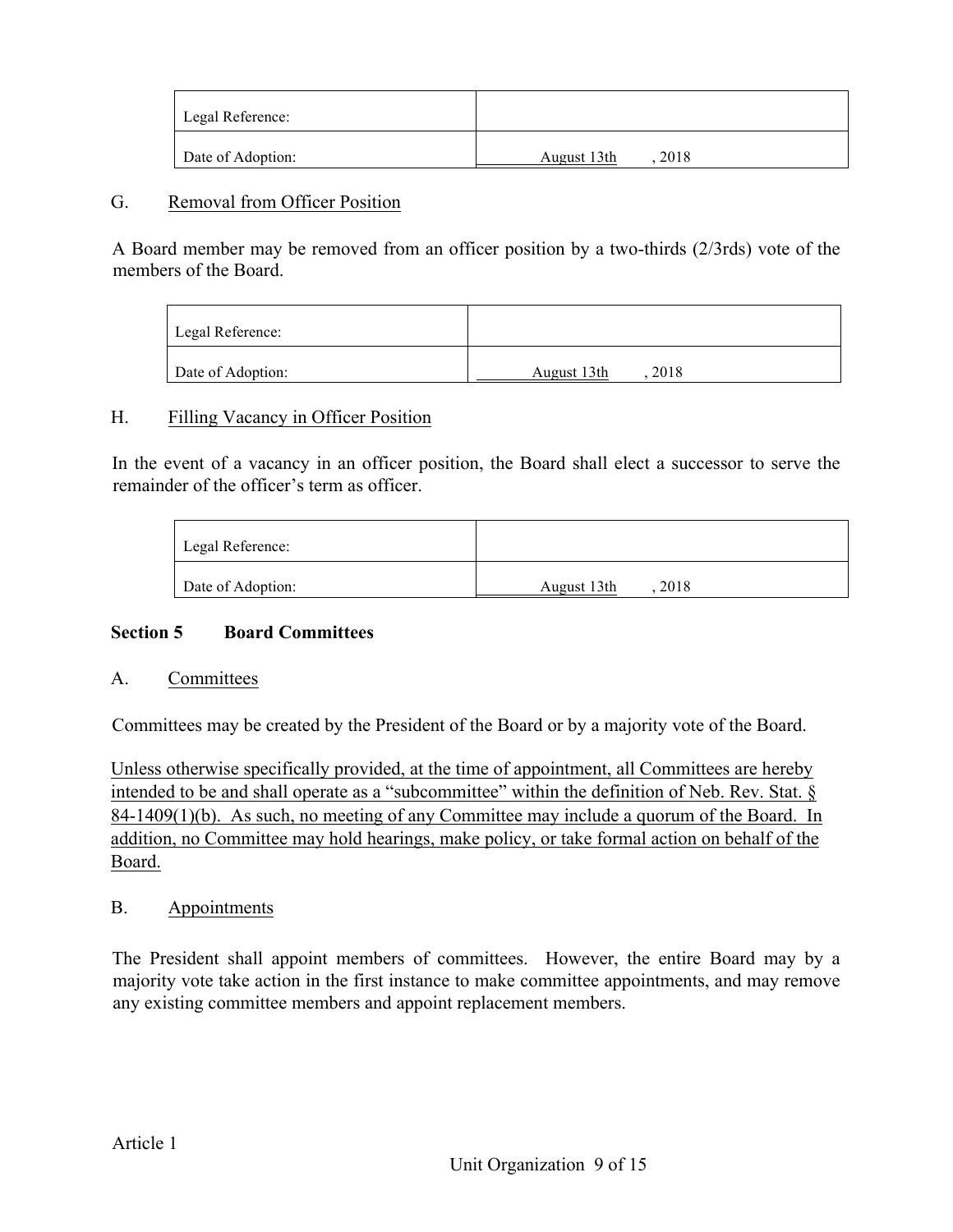| Legal Reference:  |                     |
|-------------------|---------------------|
| Date of Adoption: | 2018<br>August 13th |

#### B. Standing Committees

The standing committees may include: Budget/Finance, Negotiations, and Policy. Actions of and recommendations from committees are subject to approval of the Board, except as provided by law or Board policy.

| Legal Reference:  |                     |
|-------------------|---------------------|
| Date of Adoption: | 2018<br>August 13th |

# C. Temporary Committees

Temporary committees shall be established by the Board as deemed necessary for specific identified purposes. Final reports of all temporary committee meetings shall be reported to the Board for its information, recording, and necessary action.

| Legal Reference:  |                     |
|-------------------|---------------------|
| Date of Adoption: | 2018<br>August 13th |

# D. Committee Operations

No member or committee of the Board, or staff member of the Unit, shall have the power to act for the Board, or to imply an action on the part of the Board without specific approval authorized by the Board with record of such action recorded in the official minutes.

The Board or Administrator may refer business to a Committee; however, unless otherwise specifically provided, such Committee shall have no power or authority to hold hearings, make policy, or to make any determination or take or effect any formal action on behalf of the Board or the District. The role of a Committee is to gather and serve as an informational avenue only and to guide, make recommendations, and report directly to the Administrator on any referred business, regardless of who appointed same. No Committee may engage in the formation of tentative policy, act as an advisory committee to the Board or as instrumentalities exercising essentially public functions. Any such prohibited actions shall be null and void.

All Board members will be informed of meetings of standing and temporary committees. Committee reports shall be brought to the Board in written form whenever possible.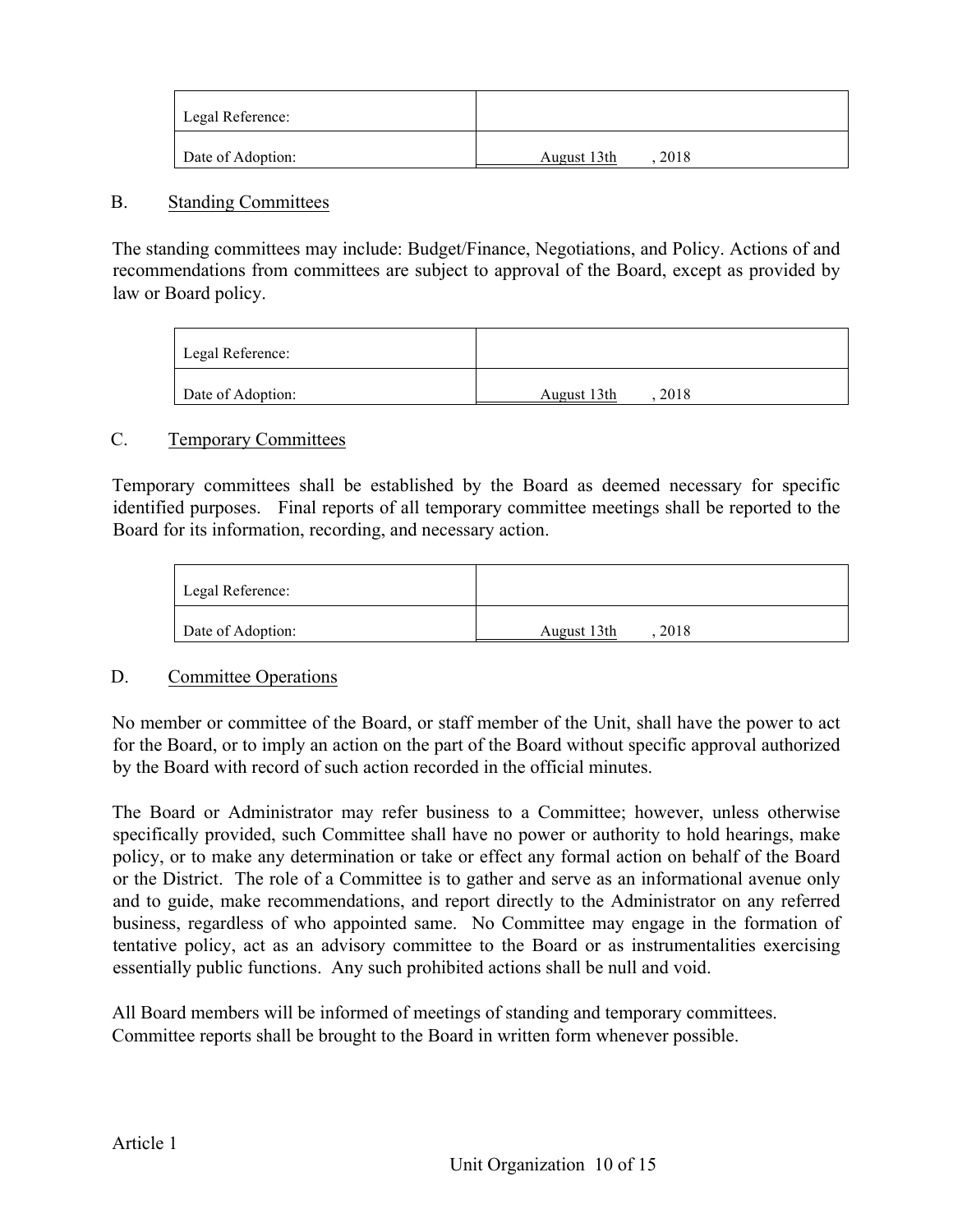| Legal Reference:  |                     |
|-------------------|---------------------|
| Date of Adoption: | August 13th<br>2018 |

### **Section 6 Administration**

### A. Concept of Administration

The administration of ESU 17 is responsible for the direction, coordination, and control of staff and programs in their efforts to achieve the mission and educational goals adopted by the Board within the guidelines established by Board policy and law.

To demonstrate leadership and to resolve the inevitable problems and obstacles which arise both internally and externally as well as its relations with the community, the Board expects the administration to specialize in the following:

- 1. Decision making and communication.
- 2. Planning, organizing, implementing, and evaluating.
- 3. Coordinating and guiding the various centers of power within the ESU and the community to enable people to work together as a team for the purpose of education that might not be possible if done separately.

The administration is expected to create and maintain appropriate mechanisms such as councils and committees to:

- 1. Foster good communications within the staff.
- 2. Allow representative members of the staff to have a voice in the development of policies and in the making of decisions affecting them.

| Legal Reference:  | $§ 79-1219$         |
|-------------------|---------------------|
| Date of Adoption: | 2018<br>August 13th |

#### B. Administrator

The Administrator to be employed by the Board shall be a person experienced in public school administration and shall hold at least a standard administrative certificate (and if first employed after January 2, 1989, shall hold a superintendent endorsement) issued pursuant to NDE Rule 21.

| Legal Reference:  | $§ 79-1219$                     |
|-------------------|---------------------------------|
|                   | NDE Rule 21; NDE Rule 84.005.01 |
| Date of Adoption: | August 13th<br>2018             |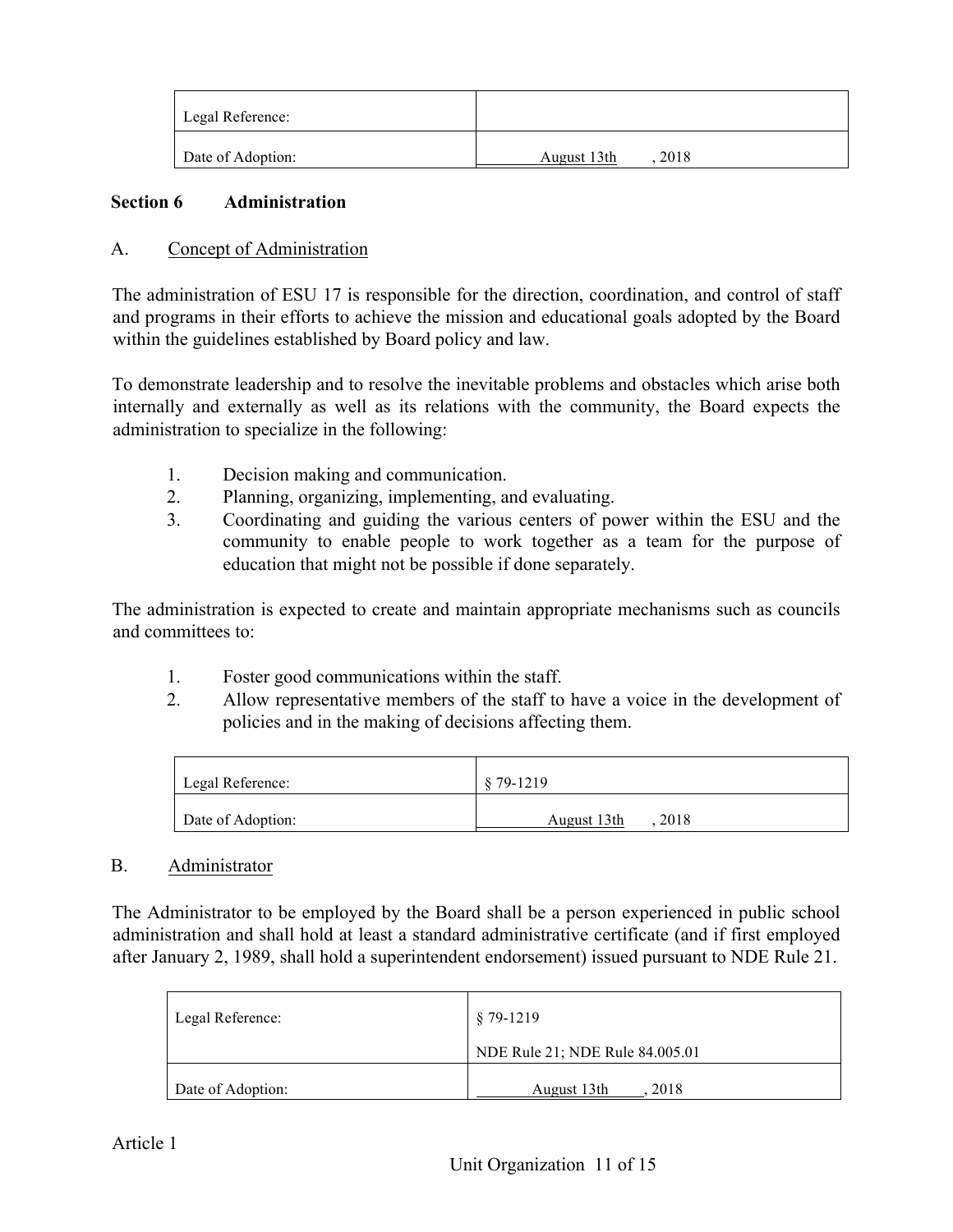# C. Duties and Function of the Administrator

The Administrator is the chief executive officer of ESU 17. As chief executive officer, the Administrator is delegated the authority and responsibility for the overall administration of ESU 17 in all of its aspects. The Administrator shall carry out the executive and administrative functions in accordance with Board policies and in compliance with law.

The Administrator is delegated the authority and responsibility for the efficient execution of all decisions made by the Board concerning the internal operation of the ESU. The Administrator shall further perform duties which are specifically designated in the policies as duties of the Administrator, duties that are established in the Administrator's employment contract and job description, and duties that are mandated by law as the responsibility of the Administrator.

The general duties and functions of the Administrator are as follows:

- 1. Policies: The Administrator's responsibilities related to policies are:
	- a. To present the Board with new or amended policies as appropriate to serve the role and mission of ESU 17 and meet changing requirements of law.
	- b. To implement Board policies and assure compliance with Board policies.
	- c. To assure that the Board policies are available for review upon request at the administrative office of the ESU.
- 2. Personnel: The Administrator is responsible for the overall management of staff. Responsibilities related to personnel include:
	- a. To recommend administrative and supervisory positions for approval by the Board. The Board will approve the broad purpose and function of administrative and supervisory positions.
	- b. To assign, supervise and evaluate administrators and supervisors and direct them in the performance of their duties.
	- c. To recommend candidates for employment and establish terms of employment for approval by the Board.
	- d. To prepare written job descriptions for employees.
	- e. To prepare and distribute staff handbooks. Staff handbooks that are approved by the Board shall be deemed to be policies of the Board and shall have the same effect as Board-adopted policies.
	- f. To develop and provide an effective staff development program.
	- g. To make assignments of personnel to their particular schools and responsibilities as determined appropriate.
	- h. To discipline staff and terminate or recommend termination of employment where appropriate.
	- i. To create and maintain appropriate mechanisms such as councils and committees to foster good communications within the staff and to allow representative members of the staff to have a voice in the development of policies and in the making of decisions affecting them.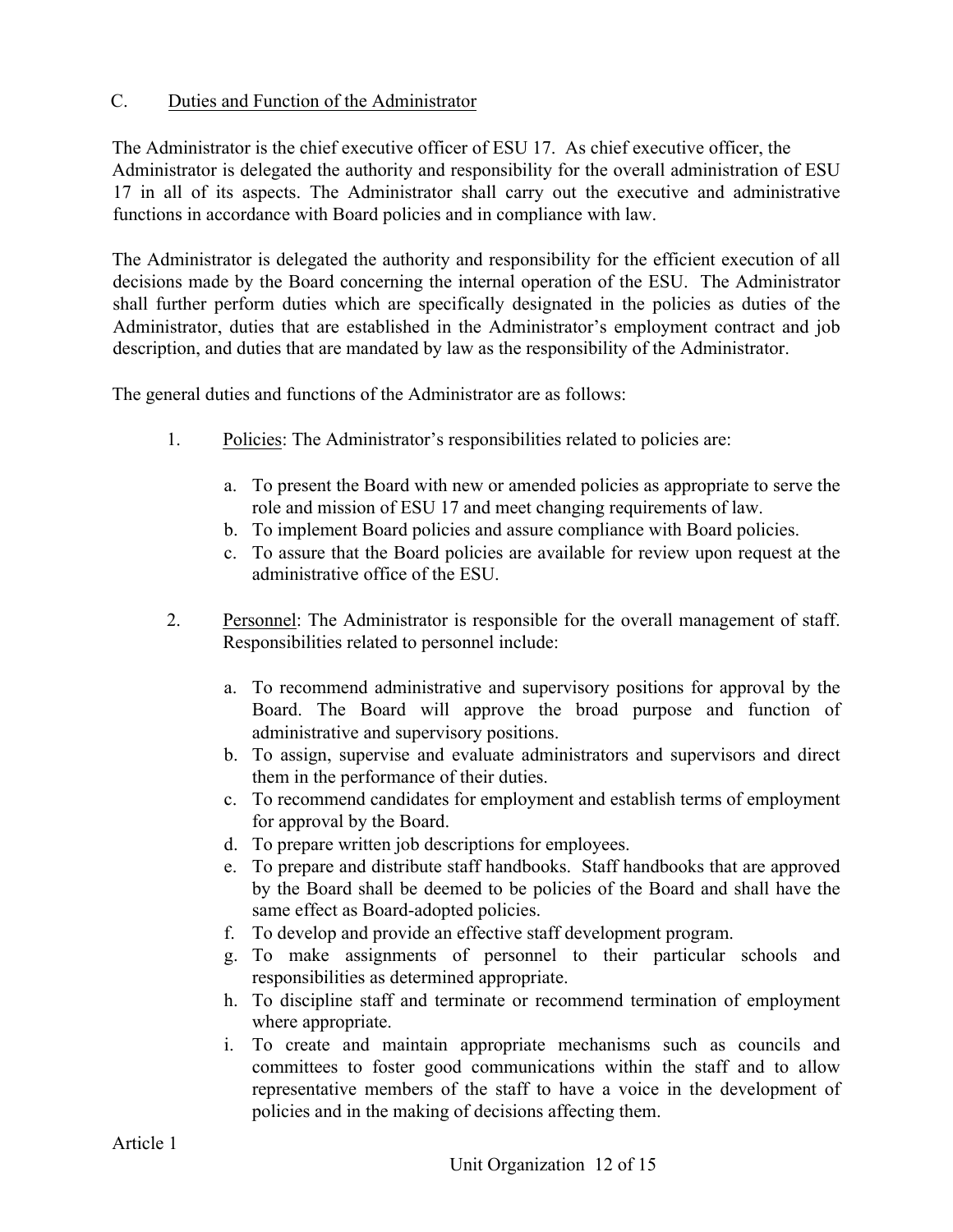- 3. Budget: The Administrator's responsibilities related to the budget are:
	- a. To prepare the annual budget for the operations of the ESU with the assistance of staff, give required budget hearing notices, present the budget for approval by the Board, and file such reports and forms related to the budget and tax levy process as required.
	- b. To make every attempt possible to operate within the limits set forth by the budget.
- 4. Services: The Administrator shall communicate and provide leadership with regard to the determination of services to be provided to member school districts and services to be provided to other schools or entities via contract. The Administrator shall ensure that the services are provided in a satisfactory manner.
- 5. Purchases and Contracts: The Administrator's responsibilities related to purchases and contracts are:
	- a. To be in charge of all financial matters of the ESU.
	- b. To study and recommend to the Board fiscally prudent and suitable purchases and contracts for which Board action is required pursuant to law or Board policy. Where Board action is not required, to approve such purchases and contracts after appropriate consultation with other administrators and appropriate staff, or to provide oversight of those staff that are delegated such purchasing responsibilities.
	- c. To maintain a current inventory of ESU property.
	- d. To assure that ESU facilities, equipment and property are appropriately maintained.
	- e. To provide long-range and short term planning concerning facilities.
- 6. Board and Community Communications. The Administrator's responsibilities related to communications with the Board are:
	- a. To prepare and send out agenda, special reports and minutes for Board meetings.
	- b. To prepare for and attend all Board meetings unless excused.
	- c. To promptly inform the Board of decisions or actions taken that are not covered in Board policies or by Board action. The Administrator shall have authority to make such decisions or take such actions on behalf of the ESU where the Administrator reasonably determines that it is necessary to do so.
	- d. To keep the Board informed concerning the total ESU programs and operations.
	- e. To communicate to the schools and the community information about the activities of the ESU and publish reports on such activities as legally required.
	- f. To coordinate and guide the stakeholders within the ESU and the community to cooperatively enhance efficiency and effectiveness of ESU programs and services.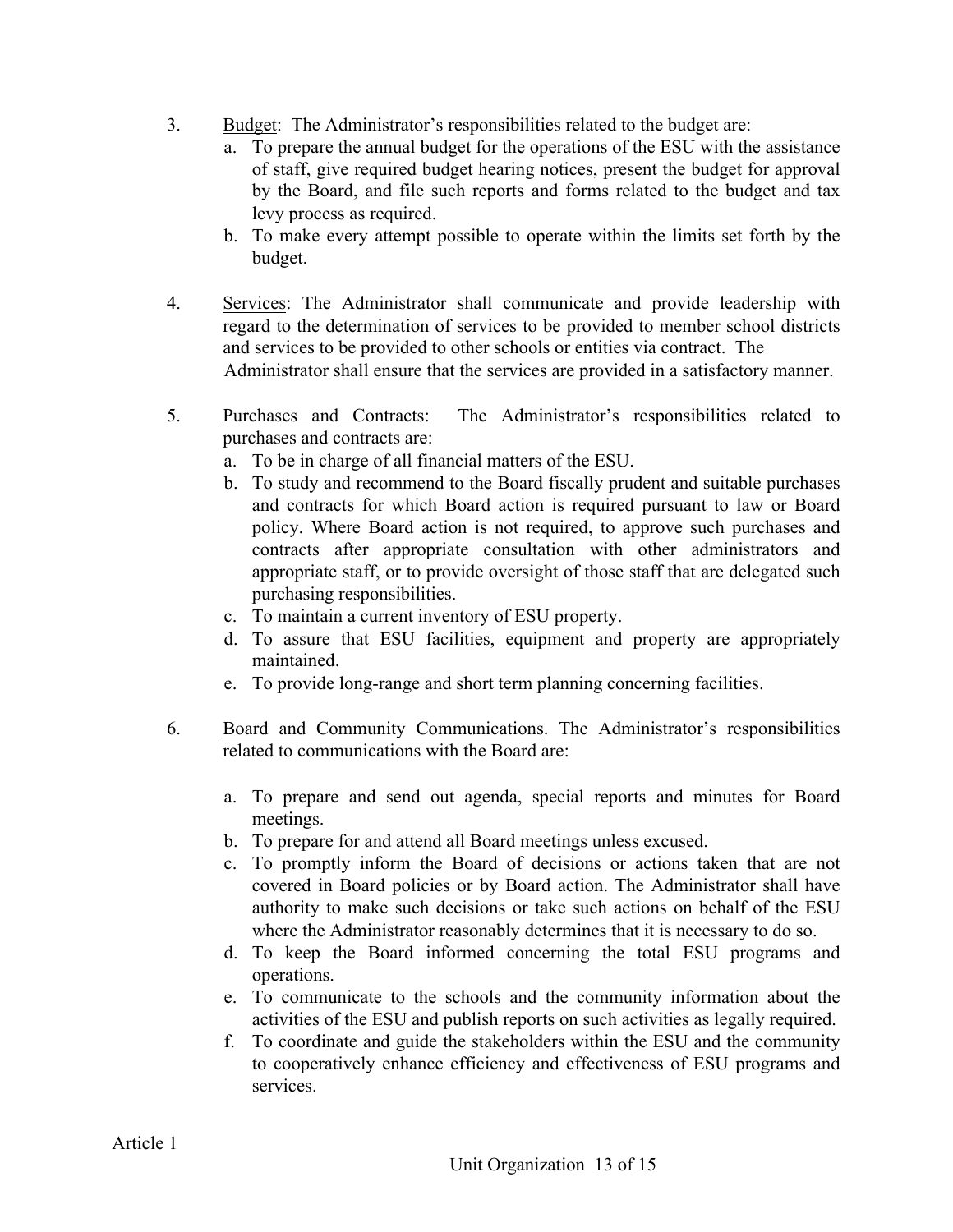- g. To keep abreast of the trends and changes in education for possible implementation of selected programs. The Administrator will be expected to attend district, state, and national conventions of professional educational organizations. The Administrator will secure advance approval from the Board before attending any out of state convention. The Administrator will report to the Board such information that is learned at such programs that will require Board action. Reimbursement for expenses allowed shall be in accordance with the "Coffee Act Policy."
- h. The Administrator shall, prior to July 1 of each year in which a statewide primary election is to be held, certify to the election commissioner or county clerk of each county located within the ESU the corporate name of each school district located within the county. If a school district is a joint school district located in two or more counties, the administrator shall certify to each election commissioner or county clerk the educational service unit of which the school district is considered to be a part.

The Administrator is responsible to maintain the official records of the ESU.

The Administrator shall serve as a member of the Educational Service Unit Coordinating Council.

The Administrator is to delegate duties to other members of the administrative team or other staff as required for the effective administration of the ESU, except in such matters that Board policy, Board action, or law prohibits the delegation. The Administrator remains responsible for assuring that the delegated duties are performed as required.

On or before January 31 of each year, the Administrator shall submit to the Commissioner of Education a report described as the annual financial report showing (a) the amount of money received from all sources during the previous fiscal year and the amount of money expended by the educational service unit during the previous fiscal year, (b) other information as necessary to fulfill the requirements of section 79-1241.03, and (c) such other information as the commissioner directs.

The Administrator is expected to adhere to the "Code of Ethics" for certificated educators as adopted by the Nebraska Department of Education, and to adhere to the ethical code of the American Association of School Administrators.

The Administrator shall follow the requirements outlined by the Superintendent Pay Transparency Act (LB 470). The Administrator shall annually:

1. Publish the proposed Administrator contract or revisions and a reasonable estimate and description of all current and future costs to the school district if the proposed contract were to be approved at least 3 days prior to the ESU 17 board meeting at which the proposed amendment or contract will be considered.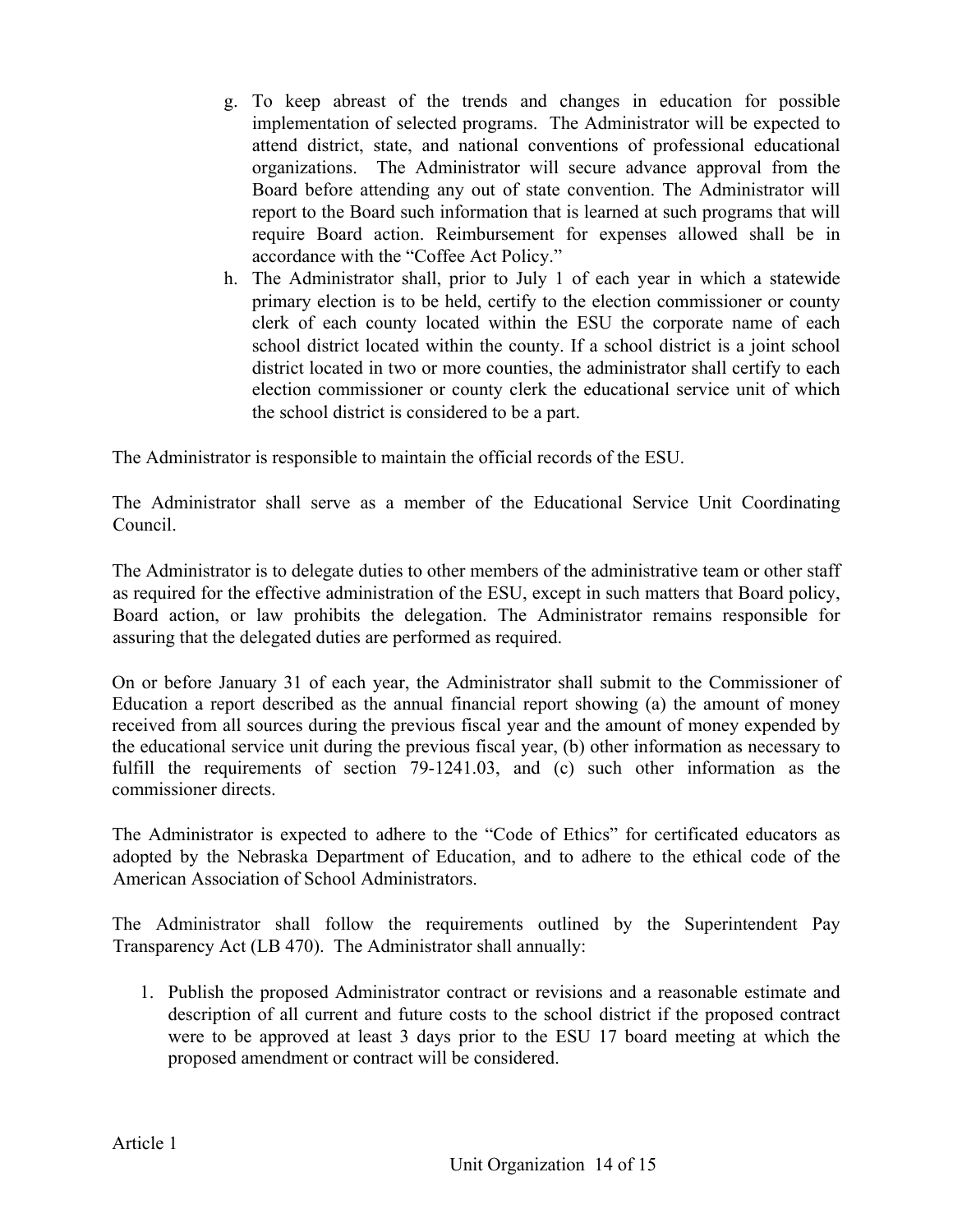- 2. Publish the approved contract or amendment along with a reasonable estimate and description of all current and future costs to the school district that will be incurred as a result of such contract within 2 days after the ESU 17 board meeting.
- 3. File the approved contract or amendment with NDE prior to August  $1<sup>st</sup>$ .

| Legal Reference:  | $\S$ 13-905; $\S$ 79-1217(6); $\S$ 79-1245<br>NDE Rule 27<br>LB 470 |
|-------------------|---------------------------------------------------------------------|
| Date of Adoption: | August 13th, 2018                                                   |

# D. Line of Responsibility

Each ESU employee is responsible to the Board through the Administrator. All personnel shall refer matters requiring administrative action to the administrative officer immediately in charge of the area in which the problem arises. Administrative officers shall refer such matters to the next higher authority when necessary.

Employees have the right to appeal decisions made by an administrative officer to the next higher authority and thus through successive steps to the Board on matters regarding continuation of employment, terms and conditions of employment, and matters of policy and procedures.

| Legal Reference:  |                     |
|-------------------|---------------------|
| Date of Adoption: | 2018<br>August 13th |

# **Section 7 Consultants and Legal Counsel**

# A. Consultants

The Board encourages the use of consultants as a means of providing specialized services not normally required on a continuing basis.

| Legal Reference:  |                     |
|-------------------|---------------------|
| Date of Adoption: | 2018<br>August 13th |

# B. Legal Counsel

The Board shall use an attorney at law to advise on all legal matters. The attorney of record shall be named annually at the regular January board meeting.

Article 1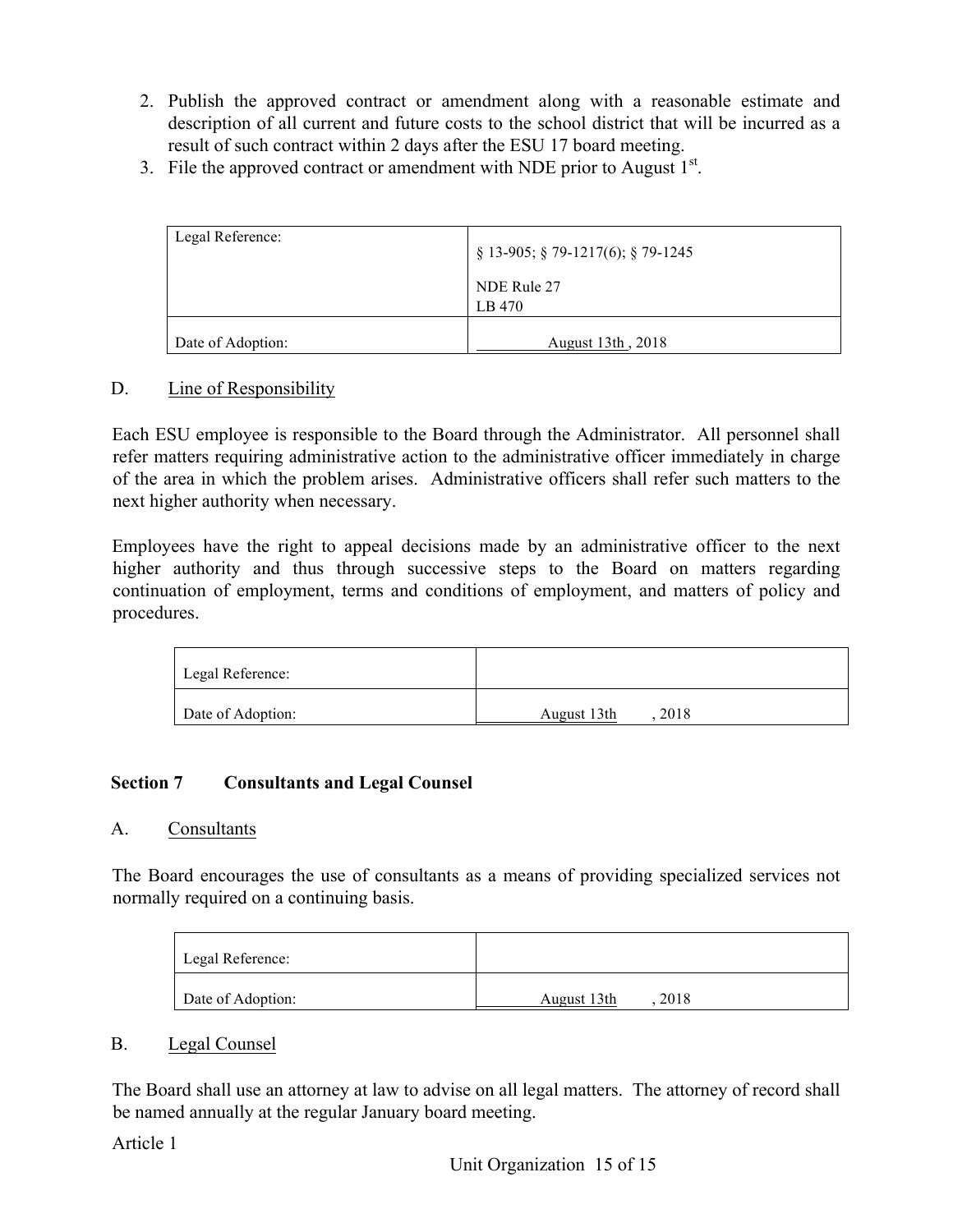Members of the staff may have access to the Board's legal counsel only at the specific direction of the Administrator.

At times it may become necessary for the Board to obtain additional legal assistance. The Administrator is authorized to make appropriate arrangements for additional legal services.

| Legal Reference:  |                     |
|-------------------|---------------------|
| Date of Adoption: | 2018<br>August 13th |

# **Code of Ethics for ESU 17 Board Members**

Members of the Board of ESU 17 are expected to abide by the following Code of Ethics in performance of their duties as a Board member and will be requested to acknowledge their intent to do so:

- 1. **Follow Laws:** I will uphold and enforce the constitutions, laws, rules and regulations of the state and federal governments, the state and federal agencies, binding court orders pertaining to educational service units, and the policies and regulations of ESU 17. Desired changes shall be brought about only through legal and ethical procedures.
- 2. **Non-Discrimination:** I will not make decisions which affect personnel, students, parents, the public, or otherwise on the basis of sex, disability, race, color, religion, veteran status, national or ethnic origin, age, marital status, pregnancy, childbirth or related medical condition, or other protected status, or on the basis of constitutionally protected speech.
- 3. **Welfare of Students:** I will make decisions in terms of the educational welfare of students served by ESU 17 and will seek to develop and maintain services and programs that meet the individual needs of students served by the ESU regardless of their sex, disability, race, color, religion, veteran status, national or ethnic origin, age, marital status, pregnancy, childbirth or related medical condition, or other protected status, social standing, or personal feelings not associated with the best interests of ESU 17 and the students.
- 4. **Role of the Board:** I will confine my action as a member of the Board to policy making, planning, and evaluation of the Administrator. I will carry out my responsibility, not to administer ESU 17 or its services and programs, but, together with my fellow board members, to see that they are well run. I will refer all complaints which I may receive to the Administrator and will act on the complaints at public meetings only after failure of an administrative solution. I will support decisions made by the Board, even if it is not the one I would have made, although I will reserve my independent right to seek a change using appropriate procedures. I will recognize that authority rests with the Board as a whole and will make no personal promises nor take any private action that may compromise the Board.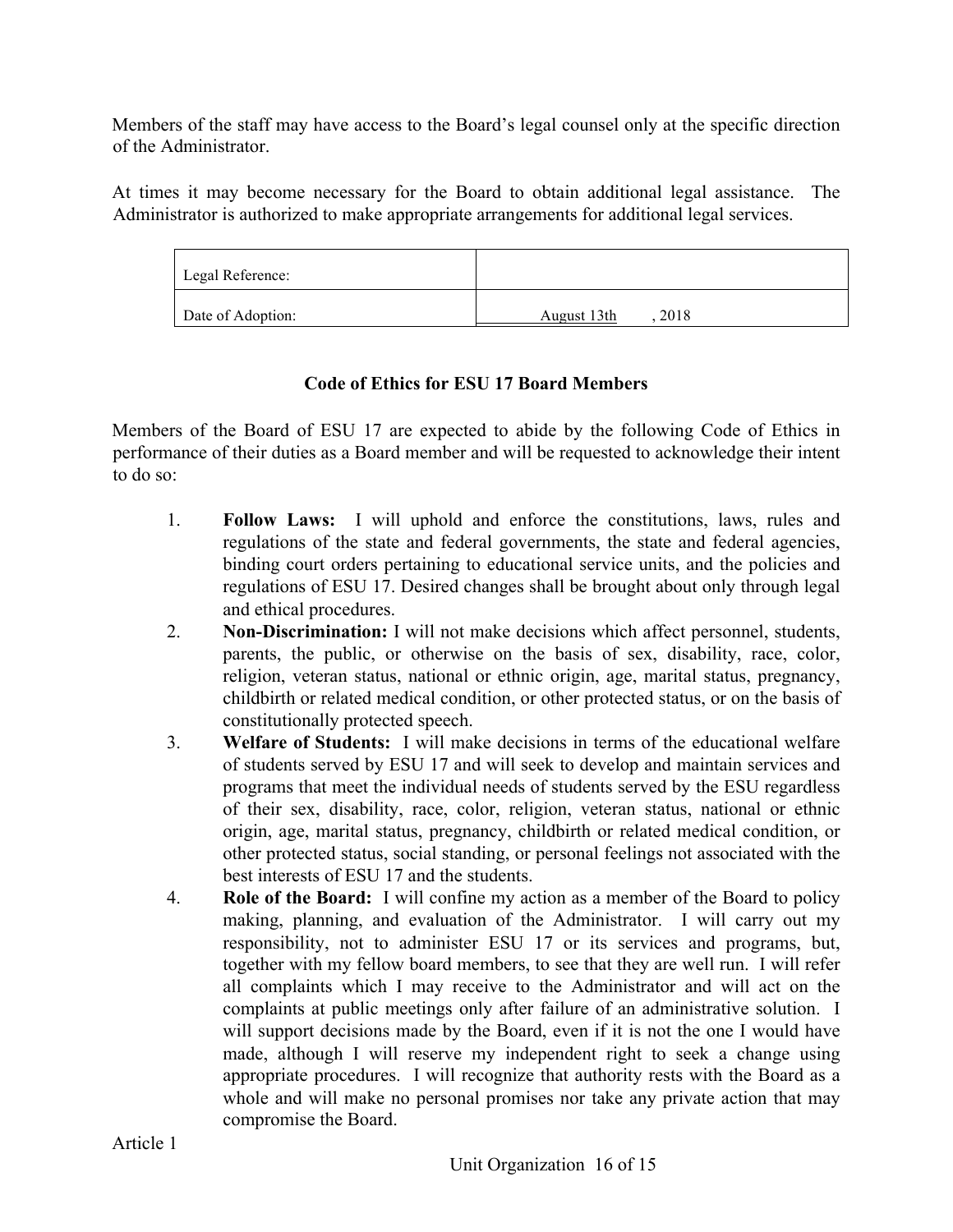- 5. **Meetings of the Board:** I will attend all meetings of the Board except when I am unable to attend for excusable reasons, will be prepared to be an active participant at such meetings, and will follow appropriate rules of order at such meetings. I will fulfill my responsibilities on any committees and any officer positions to which I may be elected, assigned or appointed. I will not attempt to circumvent the open meetings laws by participating in meetings with a quorum of other members of the Board to make decisions on ESU 17 matters. I will not seek closed session meetings or participate in closed session meetings except as permitted by law.
- 6. **Independent Judgment:** I will refuse to surrender my independent judgment to special interest or partisan political groups.
- 7. **Confidentiality:** I will hold confidential all matters pertaining to ESU 17 which, if disclosed, would needlessly injure individuals, the Board, or ESU 17. I will not ask for legally confidential information about staff or students when not required to fulfill my duties as a Board member. When such information is made available to me in my role as a Board member I will maintain the confidentiality of such information.
- 8. **Conflicts:** I will not use my position as a Board member for personal gain or for the gain of family or friends. Where I have a personal conflict of interest which affects or may be reasonably seen by others as affecting my ability to make a fair and impartial decision on a matter before the Board, I will follow the law and Board policy to avoid the conflict from affecting the decision of the entire Board.
- 9. **Personnel Matters:** I will vote to appoint the best qualified personnel available after consideration of the recommendation of the administration. I will support and protect personnel in the proper performance of their duties but likewise will hold staff accountable, on matters which reach the Board, to the standards and expectations of the Board and the administration.
- 10. **Role Model.** I understand that my personal actions may reflect on ESU 17 and the schools and communities served by ESU 17 due to my position as a Board member. I will in all respects serve as a proper role model and engage in conduct which is reflective of a good citizen in the communities served by ESU 17.

Agreed to by the members of the Board of Educational Service Unit 17 on this day of  $, 200$ .